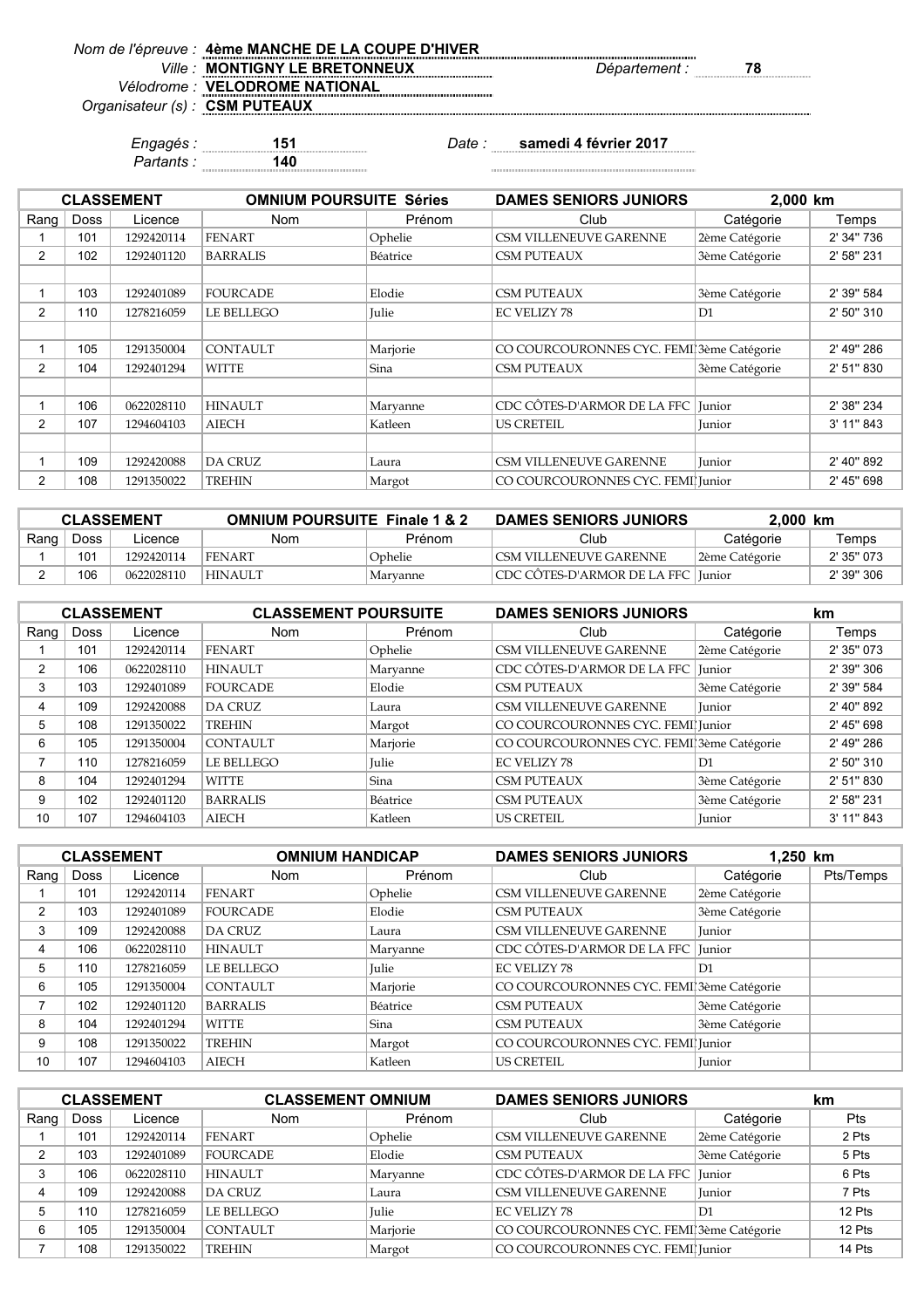|        | 102 | 1292401120 | BARRALIS     | Béatrice | CSM PUTEAUX        | <sup>1</sup> 3ème Catégorie | 16 Pts |
|--------|-----|------------|--------------|----------|--------------------|-----------------------------|--------|
|        | 104 | 1292401294 | <b>WITTE</b> | Sina     | <b>CSM PUTEAUX</b> | 3ème Catégorie              | 16 Pts |
| ៱<br>υ | 107 | 1294604103 | AIECH        | Katleen  | <b>US CRETEIL</b>  | lunior                      | 20 Pts |

|      |             | <b>CLASSEMENT</b> | <b>OMNIUM 250 M</b> |                   | <b>DAMES CADETTES MINIMES</b>     |           | $0.250$ km |  |
|------|-------------|-------------------|---------------------|-------------------|-----------------------------------|-----------|------------|--|
| Rang | <b>Doss</b> | Licence           | <b>Nom</b>          | Prénom            | Club                              | Catégorie | Temps      |  |
|      | 192         | 0622163016        | <b>LE DEUNFF</b>    | Marie Morgane     | CDC CÔTES-D'ARMOR DE LA FFC Cadet |           | 22" 943    |  |
|      |             |                   |                     |                   |                                   |           |            |  |
|      | 199         | 1292420059        | <b>LALLEMANT</b>    | Lara              | <b>CSM VILLENEUVE GARENNE</b>     | Minime    | 23" 474    |  |
| 2    | 197         | 1294601078        | <b>PRUDENT</b>      | Farrah            | TEAM 94 CYCLING                   | Minime    | 23" 930    |  |
|      |             |                   |                     |                   |                                   |           |            |  |
|      | 194         | 0349251137        | <b>BOEFFARD</b>     | Perrine           | ANGERS CYCLISME                   | Cadet     | 23" 045    |  |
| 2    | 193         | 1292401130        | <b>COUVET</b>       | Fanny             | <b>CSM PUTEAUX</b>                | Cadet     | 23" 882    |  |
|      |             |                   |                     |                   |                                   |           |            |  |
|      | 196         | 1294601172        | <b>KOUAME</b>       | Taky Marie Divine | <b>TEAM 94 CYCLING</b>            | Cadet     | 21" 846    |  |
| 2    | 191         | 0622028125        | <b>HINAULT</b>      | Sarah             | CDC CÔTES-D'ARMOR DE LA FFC       | Cadet     | 23" 858    |  |
|      |             |                   |                     |                   |                                   |           |            |  |
|      | 198         | 1292420061        | <b>BROUSSE</b>      | Marina            | <b>CSM VILLENEUVE GARENNE</b>     | Cadet     | 22" 791    |  |
| 2    | 195         | 1828110187        | LE CORNEC           | Emeline           | <b>ES MAINTENON PIERRES</b>       | Cadet     | 27" 824    |  |

| <b>CLASSEMENT</b> |             |            | <b>CLASSEMENT 250 M</b> |                   | <b>DAMES CADETTES MINIMES</b>     |           | 0,250 km |  |
|-------------------|-------------|------------|-------------------------|-------------------|-----------------------------------|-----------|----------|--|
| Rang              | <b>Doss</b> | Licence    | <b>Nom</b>              | Prénom            | Club                              | Catégorie | Temps    |  |
|                   | 196         | 1294601172 | <b>KOUAME</b>           | Taky Marie Divine | TEAM 94 CYCLING                   | Cadet     | 21" 846  |  |
| ົ                 | 198         | 1292420061 | <b>BROUSSE</b>          | Marina            | <b>CSM VILLENEUVE GARENNE</b>     | Cadet     | 22" 791  |  |
| 3                 | 192         | 0622163016 | <b>LE DEUNFF</b>        | Marie Morgane     | CDC CÔTES-D'ARMOR DE LA FFC Cadet |           | 22" 943  |  |
|                   | 194         | 0349251137 | <b>BOEFFARD</b>         | Perrine           | <b>ANGERS CYCLISME</b>            | Cadet     | 23" 045  |  |
| 5                 | 199         | 1292420059 | <b>LALLEMANT</b>        | Lara              | CSM VILLENEUVE GARENNE            | Minime    | 23" 474  |  |
| 6                 | 191         | 0622028125 | <b>HINAULT</b>          | Sarah             | CDC CÔTES-D'ARMOR DE LA FFC Cadet |           | 23" 858  |  |
|                   | 193         | 1292401130 | <b>COUVET</b>           | Fanny             | <b>CSM PUTEAUX</b>                | Cadet     | 23" 882  |  |
| 8                 | 197         | 1294601078 | <b>PRUDENT</b>          | Farrah            | TEAM 94 CYCLING                   | Minime    | 23" 930  |  |
| 9                 | 195         | 1828110187 | LE CORNEC               | Emeline           | <b>ES MAINTENON PIERRES</b>       | Cadet     | 27" 824  |  |

|          |             | <b>CLASSEMENT</b> | <b>OMNIUM HANDICAP</b> |                   | <b>DAMES CADETTES MINIMES</b>     |           | 0,750 km  |  |
|----------|-------------|-------------------|------------------------|-------------------|-----------------------------------|-----------|-----------|--|
| Rang $ $ | <b>Doss</b> | Licence           | <b>Nom</b>             | Prénom            | Club                              | Catégorie | Pts/Temps |  |
|          | 199         | 1292420059        | <b>LALLEMANT</b>       | Lara              | <b>CSM VILLENEUVE GARENNE</b>     | Minime    |           |  |
|          | 194         | 0349251137        | <b>BOEFFARD</b>        | Perrine           | <b>ANGERS CYCLISME</b>            | Cadet     |           |  |
| 3        | 193         | 1292401130        | <b>COUVET</b>          | Fanny             | <b>CSM PUTEAUX</b>                | Cadet     |           |  |
| 4        | 191         | 0622028125        | <b>HINAULT</b>         | Sarah             | CDC CÔTES-D'ARMOR DE LA FFC Cadet |           |           |  |
| 5        | 196         | 1294601172        | <b>KOUAME</b>          | Taky Marie Divine | TEAM 94 CYCLING                   | Cadet     |           |  |
| 6        | 192         | 0622163016        | <b>LE DEUNFF</b>       | Marie Morgane     | CDC CÔTES-D'ARMOR DE LA FFC Cadet |           |           |  |
|          | 198         | 1292420061        | <b>BROUSSE</b>         | Marina            | <b>CSM VILLENEUVE GARENNE</b>     | Cadet     |           |  |
| 8        | 197         | 1294601078        | <b>PRUDENT</b>         | Farrah            | TEAM 94 CYCLING                   | Minime    |           |  |
| 9        | 195         | 1828110187        | LE CORNEC              | Emeline           | <b>ES MAINTENON PIERRES</b>       | Cadet     |           |  |

|          |             | <b>CLASSEMENT</b> | <b>CLASSEMENT OMNIUM</b> |                   | <b>DAMES CADETTES MINIMES</b>     |           | km     |
|----------|-------------|-------------------|--------------------------|-------------------|-----------------------------------|-----------|--------|
| Rang $ $ | <b>Doss</b> | Licence           | <b>Nom</b>               | Prénom            | Club                              | Catégorie | Pts    |
|          | 199         | 1292420059        | <b>LALLEMANT</b>         | Lara              | <b>CSM VILLENEUVE GARENNE</b>     | Minime    | 6 Pts  |
| 2        | 196         | 1294601172        | <b>KOUAME</b>            | Taky Marie Divine | TEAM 94 CYCLING                   | Cadet     | 6 Pts  |
|          | 194         | 0349251137        | <b>BOEFFARD</b>          | Perrine           | <b>ANGERS CYCLISME</b>            | Cadet     | 6 Pts  |
|          | 198         | 1292420061        | <b>BROUSSE</b>           | Marina            | <b>CSM VILLENEUVE GARENNE</b>     | Cadet     | 9 Pts  |
| 5        | 192         | 0622163016        | <b>LE DEUNFF</b>         | Marie Morgane     | CDC CÔTES-D'ARMOR DE LA FFC Cadet |           | 9 Pts  |
| 6        | 193         | 1292401130        | <b>COUVET</b>            | Fanny             | <b>CSM PUTEAUX</b>                | Cadet     | 10 Pts |
|          | 191         | 0622028125        | <b>HINAULT</b>           | Sarah             | CDC CÔTES-D'ARMOR DE LA FFC Cadet |           | 10 Pts |
| 8        | 197         | 1294601078        | <b>PRUDENT</b>           | Farrah            | TEAM 94 CYCLING                   | Minime    | 16 Pts |
| 9        | 195         | 1828110187        | LE CORNEC                | Emeline           | <b>ES MAINTENON PIERRES</b>       | Cadet     | 18 Pts |

| <b>CLASSEMENT</b> |             |            | <b>OMNIUM ELIMINATION</b> |           | <b>MINIMES</b>                |           | km        |
|-------------------|-------------|------------|---------------------------|-----------|-------------------------------|-----------|-----------|
| Rang              | <b>Doss</b> | Licence    | <b>Nom</b>                | Prénom    | Club                          | Catégorie | Pts/Temps |
|                   | 162         | 1278210119 | <b>ORDON</b>              | Nahil     | ROUE D'OR CONFLANAISE         | Minime    |           |
|                   | 161         | 1278210107 | <b>GRIGNON</b>            | Alexandre | ROUE D'OR CONFLANAISE         | Minime    |           |
|                   | 165         | 1293515073 | <b>KANDISSOUNON</b>       | Arthur    | <b>EC AULNAY</b>              | Minime    |           |
|                   | 170         | 1278235527 | <b>LAIRE</b>              | Célio     | <b>VC MONTIGNY BRETONNEUX</b> | Minime    |           |
|                   | 172         | 1278243065 | <b>DERIAUX</b>            | Pacome    | EC VERNOUILLET V.T.           | Minime    |           |
| 6                 | 171         | 1278243240 | BRAIL                     | Mathis    | EC VERNOUILLET V.T.           | Minime    |           |
|                   | 168         | 1727044139 | LE BOURSICAUD             | Thomas    | UV NEUBOURG                   | Minime    |           |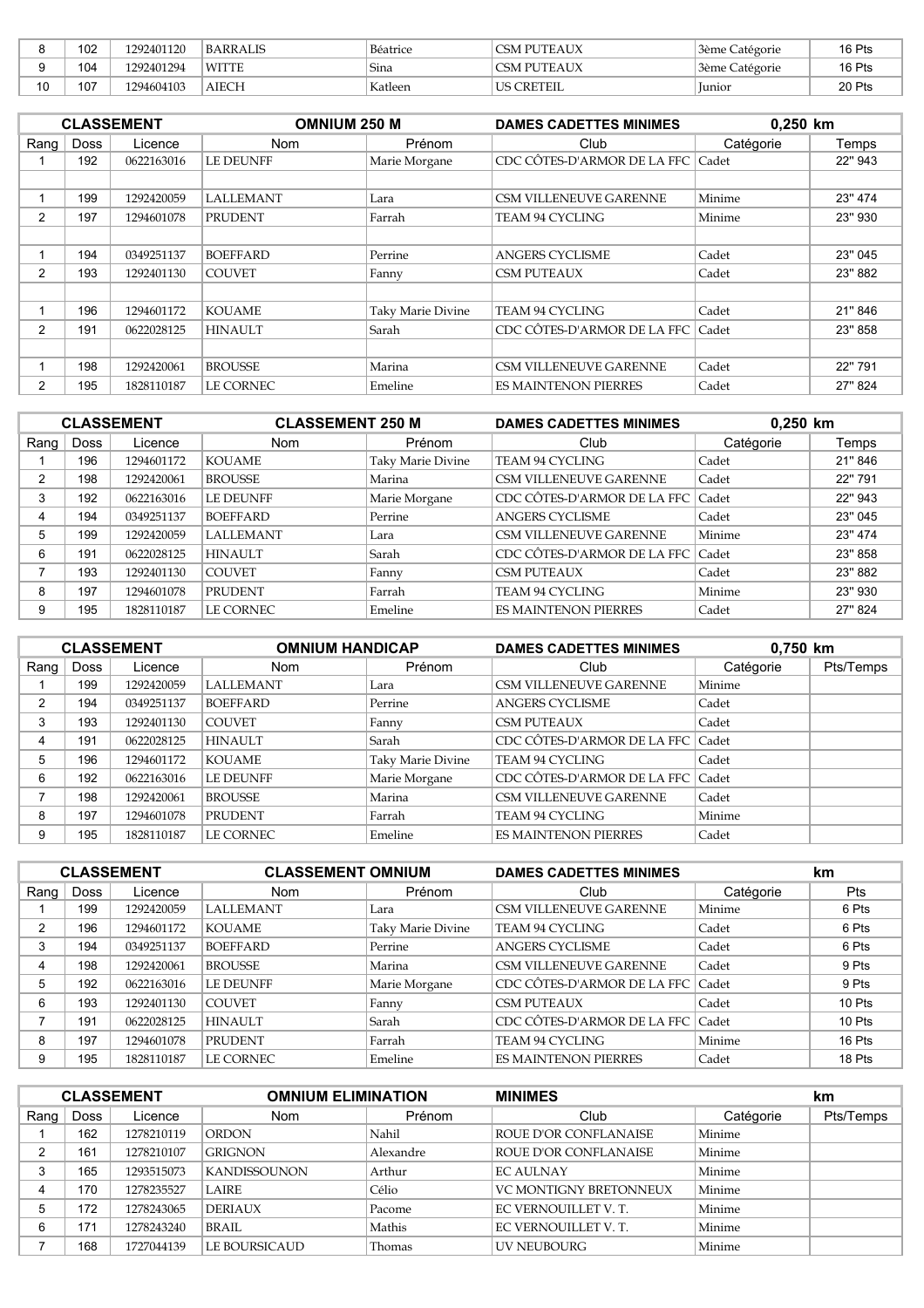| 8  | 163 | 1278210120 | <b>ORDON</b>            | Yanis   | ROUE D'OR CONFLANAISE       | Minime |
|----|-----|------------|-------------------------|---------|-----------------------------|--------|
| 9  | 176 | 1828110180 | <b>TERRIER GUENERET</b> | Alex    | <b>ES MAINTENON PIERRES</b> | Minime |
| 10 | 166 | 1293515075 | <b>LINVAL</b>           | Florian | <b>EC AULNAY</b>            | Minime |
| 11 | 179 | 1291307203 | <b>GOUSSOT</b>          | Cyprien | EC MONTGERON VIGNEUX        | Minime |
| 12 | 178 | 1291307104 | <b>DUCHAUSSOIT</b>      | Hugo    | EC MONTGERON VIGNEUX        | Minime |
| 13 | 167 | 1727044183 | <b>ESPRIT</b>           | Arthur  | <b>UV NEUBOURG</b>          | Minime |
| 14 | 177 | 1294601064 | <b>PANOR</b>            | Enzo    | <b>TEAM 94 CYCLING</b>      | Minime |
| 15 | 169 | 1727024029 | <b>POINTEAU</b>         | Axel    | <b>CS BONNEVILLE</b>        | Minime |
| 16 | 164 | 1293515003 | <b>CORBEL</b>           | Paul    | <b>EC AULNAY</b>            | Minime |
| 17 | 175 | 1291324030 | <b>DORMY</b>            | Clément | <b>CC SACLAY</b>            | Minime |
| 18 | 173 | 0349251120 | BOZZI                   | Enzo    | ANGERS CYCLISME             | Minime |

|                |      | <b>CLASSEMENT</b> | <b>OMNIUM SCRATCH</b>   |           | <b>MINIMES</b>              | 5.000 km  |           |
|----------------|------|-------------------|-------------------------|-----------|-----------------------------|-----------|-----------|
| Rang           | Doss | Licence           | <b>Nom</b>              | Prénom    | Club                        | Catégorie | Pts/Temps |
|                | 168  | 1727044139        | LE BOURSICAUD           | Thomas    | <b>UV NEUBOURG</b>          | Minime    |           |
| $\overline{2}$ | 161  | 1278210107        | <b>GRIGNON</b>          | Alexandre | ROUE D'OR CONFLANAISE       | Minime    |           |
| 3              | 165  | 1293515073        | <b>KANDISSOUNON</b>     | Arthur    | <b>EC AULNAY</b>            | Minime    |           |
| 4              | 172  | 1278243065        | <b>DERIAUX</b>          | Pacome    | EC VERNOUILLET V.T.         | Minime    |           |
| 5              | 171  | 1278243240        | <b>BRAIL</b>            | Mathis    | EC VERNOUILLET V.T.         | Minime    |           |
| 6              | 170  | 1278235527        | <b>LAIRE</b>            | Célio     | VC MONTIGNY BRETONNEUX      | Minime    |           |
| 7              | 166  | 1293515075        | <b>LINVAL</b>           | Florian   | <b>EC AULNAY</b>            | Minime    |           |
| 8              | 179  | 1291307203        | <b>GOUSSOT</b>          | Cyprien   | EC MONTGERON VIGNEUX        | Minime    |           |
| 9              | 162  | 1278210119        | <b>ORDON</b>            | Nahil     | ROUE D'OR CONFLANAISE       | Minime    |           |
| 10             | 177  | 1294601064        | <b>PANOR</b>            | Enzo      | TEAM 94 CYCLING             | Minime    |           |
| 11             | 163  | 1278210120        | <b>ORDON</b>            | Yanis     | ROUE D'OR CONFLANAISE       | Minime    |           |
| 12             | 175  | 1291324030        | <b>DORMY</b>            | Clément   | <b>CC SACLAY</b>            | Minime    |           |
| 13             | 176  | 1828110180        | <b>TERRIER GUENERET</b> | Alex      | <b>ES MAINTENON PIERRES</b> | Minime    |           |
| 14             | 178  | 1291307104        | <b>DUCHAUSSOIT</b>      | Hugo      | EC MONTGERON VIGNEUX        | Minime    |           |
| 15             | 173  | 0349251120        | <b>BOZZI</b>            | Enzo      | <b>ANGERS CYCLISME</b>      | Minime    |           |
| 16             | 167  | 1727044183        | <b>ESPRIT</b>           | Arthur    | <b>UV NEUBOURG</b>          | Minime    |           |
| 17             | 169  | 1727024029        | <b>POINTEAU</b>         | Axel      | <b>CS BONNEVILLE</b>        | Minime    |           |
| 18             | 164  | 1293515003        | <b>CORBEL</b>           | Paul      | <b>EC AULNAY</b>            | Minime    |           |

|                |             | <b>CLASSEMENT</b> | <b>CLASSEMENT OMNIUM</b> |           | <b>MINIMES</b>              |           | km         |
|----------------|-------------|-------------------|--------------------------|-----------|-----------------------------|-----------|------------|
| Rang           | <b>Doss</b> | Licence           | Nom                      | Prénom    | Club                        | Catégorie | <b>Pts</b> |
|                | 161         | 1278210107        | <b>GRIGNON</b>           | Alexandre | ROUE D'OR CONFLANAISE       | Minime    | 4 Pts      |
| $\overline{2}$ | 165         | 1293515073        | <b>KANDISSOUNON</b>      | Arthur    | <b>EC AULNAY</b>            | Minime    | 6 Pts      |
| 3              | 168         | 1727044139        | LE BOURSICAUD            | Thomas    | UV NEUBOURG                 | Minime    | 8 Pts      |
| 4              | 172         | 1278243065        | <b>DERIAUX</b>           | Pacome    | EC VERNOUILLET V.T.         | Minime    | 9 Pts      |
| 5              | 162         | 1278210119        | <b>ORDON</b>             | Nahil     | ROUE D'OR CONFLANAISE       | Minime    | 10 Pts     |
| 6              | 170         | 1278235527        | LAIRE                    | Célio     | VC MONTIGNY BRETONNEUX      | Minime    | 10 Pts     |
| 7              | 171         | 1278243240        | <b>BRAIL</b>             | Mathis    | EC VERNOUILLET V.T.         | Minime    | 11 Pts     |
| 8              | 166         | 1293515075        | <b>LINVAL</b>            | Florian   | <b>EC AULNAY</b>            | Minime    | 17 Pts     |
| 9              | 179         | 1291307203        | <b>GOUSSOT</b>           | Cyprien   | EC MONTGERON VIGNEUX        | Minime    | 19 Pts     |
| 10             | 163         | 1278210120        | ORDON                    | Yanis     | ROUE D'OR CONFLANAISE       | Minime    | 19 Pts     |
| 11             | 176         | 1828110180        | <b>TERRIER GUENERET</b>  | Alex      | <b>ES MAINTENON PIERRES</b> | Minime    | 22 Pts     |
| 12             | 177         | 1294601064        | <b>PANOR</b>             | Enzo      | TEAM 94 CYCLING             | Minime    | 24 Pts     |
| 13             | 178         | 1291307104        | DUCHAUSSOIT              | Hugo      | EC MONTGERON VIGNEUX        | Minime    | 26 Pts     |
| 14             | 175         | 1291324030        | <b>DORMY</b>             | Clément   | <b>CC SACLAY</b>            | Minime    | 29 Pts     |
| 15             | 167         | 1727044183        | <b>ESPRIT</b>            | Arthur    | UV NEUBOURG                 | Minime    | 29 Pts     |
| 16             | 169         | 1727024029        | <b>POINTEAU</b>          | Axel      | <b>CS BONNEVILLE</b>        | Minime    | 32 Pts     |
| 17             | 173         | 0349251120        | BOZZI                    | Enzo      | <b>ANGERS CYCLISME</b>      | Minime    | 33 Pts     |
| 18             | 164         | 1293515003        | <b>CORBEL</b>            | Paul      | <b>EC AULNAY</b>            | Minime    | 34 Pts     |

|          |      | <b>CLASSEMENT</b> | <b>OMNIUM ELIMINATION</b> |                | <b>CADETS</b>                     |           | km        |
|----------|------|-------------------|---------------------------|----------------|-----------------------------------|-----------|-----------|
| Rang $ $ | Doss | Licence           | <b>Nom</b>                | Prénom         | Club                              | Catégorie | Pts/Temps |
|          | 130  | 1727044184        | <b>PARDON</b>             | Florian        | UV NEUBOURG                       | Cadet     |           |
| 2        | 128  | 1727044202        | FRAUDEAU                  | <b>Iulien</b>  | <b>UV NEUBOURG</b>                | Cadet     |           |
| 3        | 131  | 1727044182        | <b>PETIT</b>              | Clément        | UV NEUBOURG                       | Cadet     |           |
| 4        | 134  | 1275024135        | <b>MIOMANDRE</b>          | Estéban        | <b>US METRO TRANSPORTS</b>        | Cadet     |           |
| 5        | 142  | 1295714231        | <b>DUJARDIN</b>           | <b>Iulien</b>  | PARISIS A.C. 95                   | Cadet     |           |
| 6        | 124  | 0622336051        | <b>MATHIEU</b>            | Nolann         | CDC CÔTES-D'ARMOR DE LA FFC Cadet |           |           |
|          | 145  | 1294604222        | PELLEGRIN                 | Thomas         | <b>US CRETEIL</b>                 | Cadet     |           |
| 8        | 146  | 1294601171        | <b>PROSPER</b>            | <b>Nicolas</b> | TEAM 94 CYCLING                   | Cadet     |           |
| 9        | 133  | 1727024178        | <b>PONCHELLE</b>          | Thomas         | CS BONNEVILLE                     | Cadet     |           |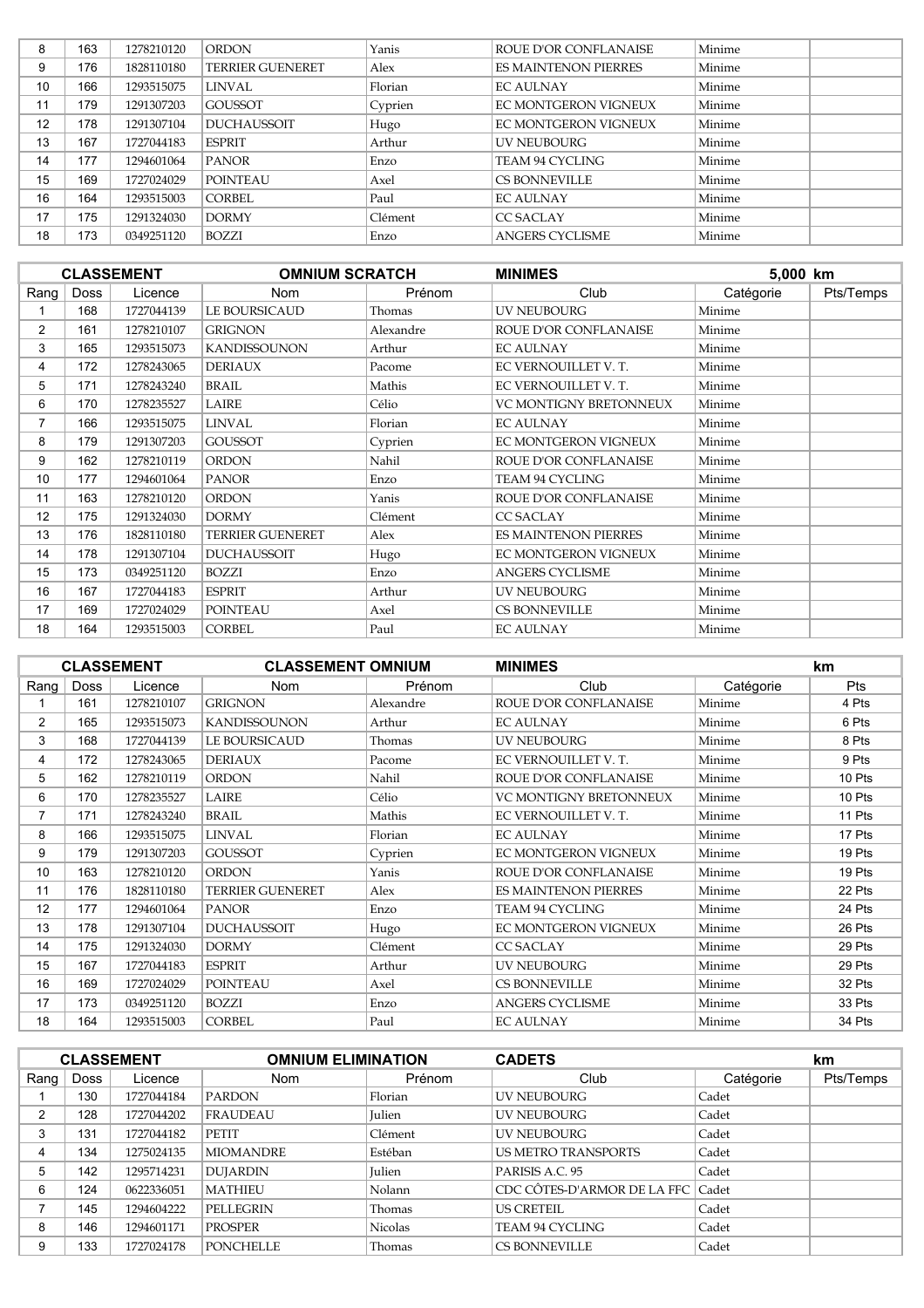| 10                | 126 | 0622030074 | ROME             | Axel          | CDC CÔTES-D'ARMOR DE LA FFC   Cadet |       |  |
|-------------------|-----|------------|------------------|---------------|-------------------------------------|-------|--|
| 11                | 140 | 1292411267 | <b>PENHOET</b>   | Paul          | CSM CLAMART                         | Cadet |  |
| $12 \overline{ }$ | 125 | 0622069206 | REBILLARD        | Suliac        | CDC CÔTES-D'ARMOR DE LA FFC Cadet   |       |  |
| 13                | 129 | 1727044168 | LEMBRE           | Victor        | <b>UV NEUBOURG</b>                  | Cadet |  |
| 14                | 132 | 1291311047 | HOUDOUIN         | Tristan       | <b>VC ETAMPES</b>                   | Cadet |  |
| 15                | 143 | 0344120105 | <b>GESNOUIN</b>  | Tristan       | GUIDON MACHECOULAIS                 | Cadet |  |
| 16                | 121 | 1291318039 | <b>CHRISTEAU</b> | Corentin      | SCA 2000 EVRY                       | Cadet |  |
| 17                | 127 | 0622336058 | ROPARTZ          | Alexandre     | CDC CÔTES-D'ARMOR DE LA FFC Cadet   |       |  |
| 18                | 139 | 1292411373 | LEGRAND          | Axel          | CSM CLAMART                         | Cadet |  |
| 19                | 144 | 0344120251 | <b>MAITRE</b>    | Pierre        | <b>GUIDON MACHECOULAIS</b>          | Cadet |  |
| 20                | 137 | 1278235320 | LOUVRIER         | Erwan         | VC MONTIGNY BRETONNEUX              | Cadet |  |
| 21                | 136 | 1278235196 | <b>ALIDRA</b>    | Maxime        | <b>VC MONTIGNY BRETONNEUX</b>       | Cadet |  |
| 22                | 123 | 0622028247 | <b>BIARD</b>     | Malo          | CDC CÔTES-D'ARMOR DE LA FFC Cadet   |       |  |
| 23                | 141 | 0349251128 | <b>DEROUET</b>   | <b>Brieuc</b> | <b>ANGERS CYCLISME</b>              | Cadet |  |
| 24                | 122 | 0622336004 | <b>ALLAIN</b>    | Louis         | CDC CÔTES-D'ARMOR DE LA FFC   Cadet |       |  |

|                |             | <b>CLASSEMENT</b> | <b>OMNIUM COURSE aux POINTS</b> |                | <b>CADETS</b>                     | 10,000 km |        |
|----------------|-------------|-------------------|---------------------------------|----------------|-----------------------------------|-----------|--------|
| Rang           | <b>Doss</b> | Licence           | <b>Nom</b>                      | Prénom         | Club                              | Catégorie | Pts    |
|                | 131         | 1727044182        | <b>PETIT</b>                    | Clément        | <b>UV NEUBOURG</b>                | Cadet     | 39 Pts |
| 2              | 130         | 1727044184        | <b>PARDON</b>                   | Florian        | <b>UV NEUBOURG</b>                | Cadet     | 38 Pts |
| 3              | 127         | 0622336058        | <b>ROPARTZ</b>                  | Alexandre      | CDC CÔTES-D'ARMOR DE LA FFC       | Cadet     | 4 Pts  |
| 4              | 140         | 1292411267        | <b>PENHOET</b>                  | Paul           | <b>CSM CLAMART</b>                | Cadet     | 3 Pts  |
| 5              | 128         | 1727044202        | <b>FRAUDEAU</b>                 | Julien         | <b>UV NEUBOURG</b>                | Cadet     | 3 Pts  |
| 6              | 132         | 1291311047        | <b>HOUDOUIN</b>                 | Tristan        | <b>VC ETAMPES</b>                 | Cadet     | 3 Pts  |
| $\overline{7}$ | 142         | 1295714231        | <b>DUJARDIN</b>                 | <b>Julien</b>  | PARISIS A.C. 95                   | Cadet     | 2 Pts  |
| 8              | 139         | 1292411373        | <b>LEGRAND</b>                  | Axel           | <b>CSM CLAMART</b>                | Cadet     | 2 Pts  |
| 9              | 134         | 1275024135        | <b>MIOMANDRE</b>                | Estéban        | <b>US METRO TRANSPORTS</b>        | Cadet     | 1 Pt   |
| 10             | 144         | 0344120251        | <b>MAITRE</b>                   | Pierre         | <b>GUIDON MACHECOULAIS</b>        | Cadet     |        |
| 11             | 143         | 0344120105        | <b>GESNOUIN</b>                 | Tristan        | <b>GUIDON MACHECOULAIS</b>        | Cadet     |        |
| 12             | 123         | 0622028247        | <b>BIARD</b>                    | Malo           | CDC CÔTES-D'ARMOR DE LA FFC       | Cadet     |        |
| 13             | 146         | 1294601171        | <b>PROSPER</b>                  | <b>Nicolas</b> | <b>TEAM 94 CYCLING</b>            | Cadet     |        |
| 14             | 137         | 1278235320        | <b>LOUVRIER</b>                 | Erwan          | VC MONTIGNY BRETONNEUX            | Cadet     |        |
| 15             | 126         | 0622030074        | <b>ROME</b>                     | Axel           | CDC CÔTES-D'ARMOR DE LA FFC       | Cadet     |        |
| 16             | 125         | 0622069206        | <b>REBILLARD</b>                | Suliac         | CDC CÔTES-D'ARMOR DE LA FFC       | Cadet     |        |
| 17             | 145         | 1294604222        | <b>PELLEGRIN</b>                | Thomas         | <b>US CRETEIL</b>                 | Cadet     |        |
| 18             | 124         | 0622336051        | <b>MATHIEU</b>                  | Nolann         | CDC CÔTES-D'ARMOR DE LA FFC Cadet |           |        |
| 19             | 133         | 1727024178        | <b>PONCHELLE</b>                | Thomas         | <b>CS BONNEVILLE</b>              | Cadet     |        |
| 20             | 129         | 1727044168        | <b>LEMBRE</b>                   | Victor         | <b>UV NEUBOURG</b>                | Cadet     |        |
| 21             | 122         | 0622336004        | <b>ALLAIN</b>                   | Louis          | CDC CÔTES-D'ARMOR DE LA FFC       | Cadet     |        |
| 22             | 121         | 1291318039        | <b>CHRISTEAU</b>                | Corentin       | SCA 2000 EVRY                     | Cadet     |        |
| 23             | 136         | 1278235196        | <b>ALIDRA</b>                   | Maxime         | VC MONTIGNY BRETONNEUX            | Cadet     |        |
| 24             | 141         | 0349251128        | <b>DEROUET</b>                  | Brieuc         | <b>ANGERS CYCLISME</b>            | Cadet     |        |

|                |             | <b>CLASSEMENT</b> | <b>CLASSEMENT OMNIUM</b> |                | <b>CADETS</b>               |           | <b>km</b> |
|----------------|-------------|-------------------|--------------------------|----------------|-----------------------------|-----------|-----------|
| Rang           | <b>Doss</b> | Licence           | <b>Nom</b>               | Prénom         | Club                        | Catégorie | Pts       |
|                | 130         | 1727044184        | <b>PARDON</b>            | Florian        | <b>UV NEUBOURG</b>          | Cadet     | 3 Pts     |
| $\overline{2}$ | 131         | 1727044182        | <b>PETIT</b>             | Clément        | <b>UV NEUBOURG</b>          | Cadet     | 4 Pts     |
| 3              | 128         | 1727044202        | <b>FRAUDEAU</b>          | <b>Julien</b>  | <b>UV NEUBOURG</b>          | Cadet     | 7 Pts     |
| 4              | 142         | 1295714231        | <b>DUJARDIN</b>          | Julien         | PARISIS A.C. 95             | Cadet     | 12 Pts    |
| 5              | 134         | 1275024135        | <b>MIOMANDRE</b>         | Estéban        | <b>US METRO TRANSPORTS</b>  | Cadet     | 13 Pts    |
| 6              | 140         | 1292411267        | <b>PENHOET</b>           | Paul           | <b>CSM CLAMART</b>          | Cadet     | 15 Pts    |
| $\overline{7}$ | 127         | 0622336058        | ROPARTZ                  | Alexandre      | CDC CÔTES-D'ARMOR DE LA FFC | Cadet     | 20 Pts    |
| 8              | 132         | 1291311047        | <b>HOUDOUIN</b>          | Tristan        | <b>VC ETAMPES</b>           | Cadet     | 20 Pts    |
| 9              | 146         | 1294601171        | <b>PROSPER</b>           | <b>Nicolas</b> | <b>TEAM 94 CYCLING</b>      | Cadet     | 21 Pts    |
| 10             | 124         | 0622336051        | <b>MATHIEU</b>           | Nolann         | CDC CÔTES-D'ARMOR DE LA FFC | Cadet     | 24 Pts    |
| 11             | 145         | 1294604222        | <b>PELLEGRIN</b>         | Thomas         | <b>US CRETEIL</b>           | Cadet     | 24 Pts    |
| 12             | 126         | 0622030074        | <b>ROME</b>              | Axel           | CDC CÔTES-D'ARMOR DE LA FFC | Cadet     | 25 Pts    |
| 13             | 139         | 1292411373        | <b>LEGRAND</b>           | Axel           | <b>CSM CLAMART</b>          | Cadet     | 26 Pts    |
| 14             | 143         | 0344120105        | <b>GESNOUIN</b>          | Tristan        | <b>GUIDON MACHECOULAIS</b>  | Cadet     | 26 Pts    |
| 15             | 133         | 1727024178        | <b>PONCHELLE</b>         | Thomas         | <b>CS BONNEVILLE</b>        | Cadet     | 28 Pts    |
| 16             | 125         | 0622069206        | <b>REBILLARD</b>         | Suliac         | CDC CÔTES-D'ARMOR DE LA FFC | Cadet     | 28 Pts    |
| 17             | 144         | 0344120251        | <b>MAITRE</b>            | Pierre         | <b>GUIDON MACHECOULAIS</b>  | Cadet     | 29 Pts    |
| 18             | 129         | 1727044168        | <b>LEMBRE</b>            | Victor         | <b>UV NEUBOURG</b>          | Cadet     | 33 Pts    |
| 19             | 123         | 0622028247        | <b>BIARD</b>             | Malo           | CDC CÔTES-D'ARMOR DE LA FFC | Cadet     | 34 Pts    |
| 20             | 137         | 1278235320        | <b>LOUVRIER</b>          | Erwan          | VC MONTIGNY BRETONNEUX      | Cadet     | 34 Pts    |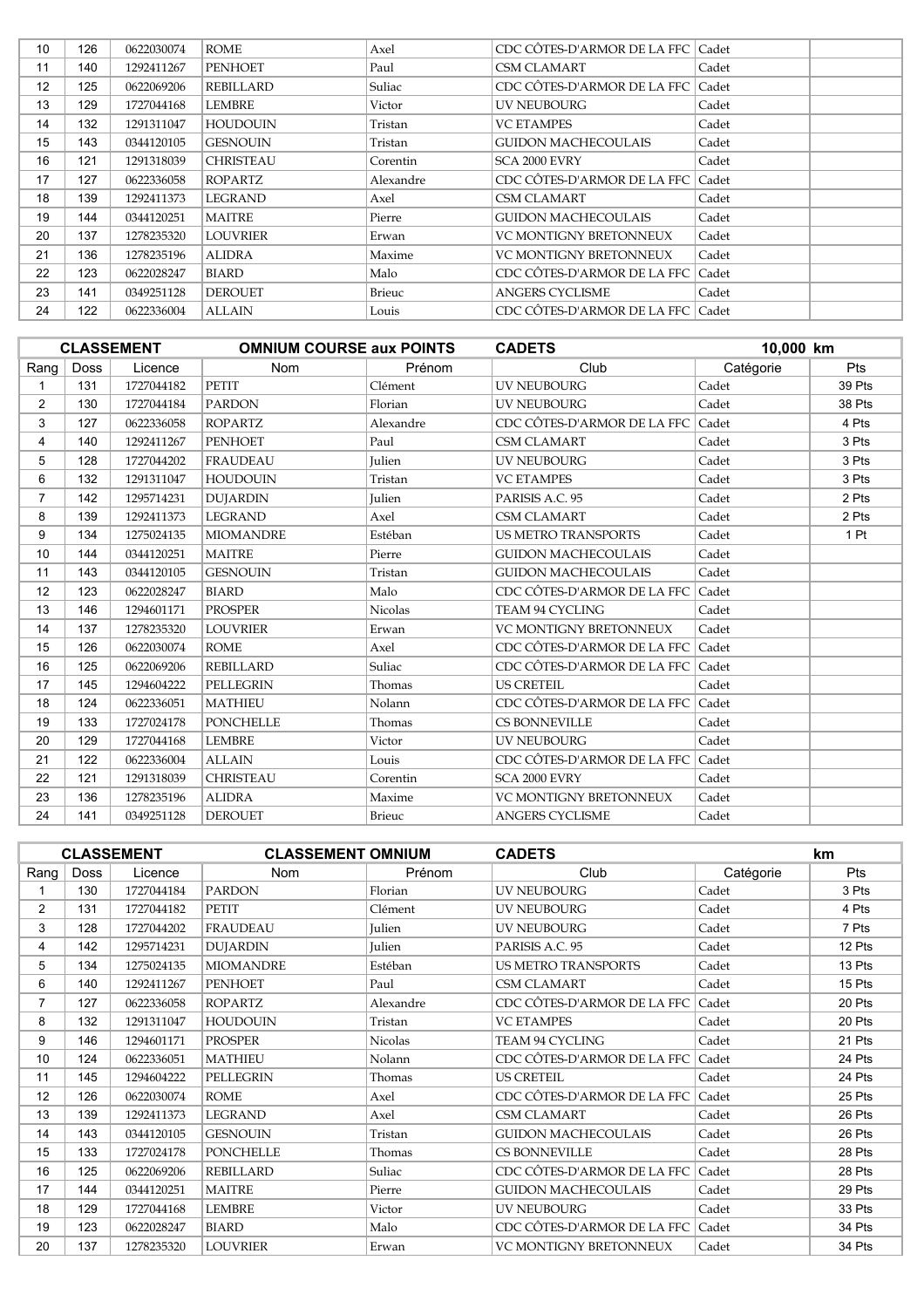| ີ<br><u>.</u> | 121 | 1291318039 | <b>CHRISTEAU</b> | Corentin      | ISCA 2000 EVRY                      | Cadet  | 38 Pts |
|---------------|-----|------------|------------------|---------------|-------------------------------------|--------|--------|
| ററ<br>∠∠      | 136 | 1278235196 | <b>ALIDRA</b>    | Maxime        | VC MONTIGNY BRETONNEUX              | 'Cadet | 44 Pts |
| າາ<br>دے      | 122 | 0622336004 | <b>ALLAIN</b>    | Louis         | CDC CÔTES-D'ARMOR DE LA FFC   Cadet |        | 45 Pts |
| 24            | 141 | 0349251128 | DEROUET          | <b>Brieuc</b> | ANGERS CYCLISME                     | Cadet  | 47 Pts |

|                |             | <b>CLASSEMENT</b> | <b>OMNIUM COURSE aux POINTS Impairs</b> |               | <b>SENIORS 3 &amp; PC</b>     | 10,000 km      |        |  |
|----------------|-------------|-------------------|-----------------------------------------|---------------|-------------------------------|----------------|--------|--|
| Rang           | <b>Doss</b> | Licence           | <b>Nom</b>                              | Prénom        | Club                          | Catégorie      | Pts    |  |
|                | 65          | 1292411292        | <b>FREBY</b>                            | Thibault      | <b>CSM CLAMART</b>            | 3ème Catégorie | 50 Pts |  |
| $\overline{2}$ | 51          | 1295714134        | <b>TAHIR</b>                            | Zinedine      | PARISIS A.C. 95               | 3ème Catégorie | 30 Pts |  |
| 3              | 73          | 1277105025        | <b>MERET</b>                            | Jean Philippe | MELUN CYCL. ORGANISATION      | D1             | 23 Pts |  |
| 4              | 59          | 1727044252        | <b>DAUGEARD</b>                         | Philippe      | <b>UV NEUBOURG</b>            | 3ème Catégorie | 23 Pts |  |
| 5              | 75          | 1727044142        | <b>CHAPELLE</b>                         | Hugues        | <b>UV NEUBOURG</b>            | D2             | 22 Pts |  |
| 6              | 79          | 1278225018        | <b>MALLET</b>                           | Mickaël       | CO BOIS D'ARCY                | D1             | 21 Pts |  |
| 7              | 71          | 1275016086        | <b>BLANCA</b>                           | Vincent       | PARIS CYCLISTE OLYMPIOUE      | D <sub>1</sub> | 20 Pts |  |
| 8              | 85          | 1278216068        | <b>SOUTTER</b>                          | Guillaume     | <b>EC VELIZY 78</b>           | D2             | 9 Pts  |  |
| 9              | 87          | 1278235313        | <b>MAGNIEN</b>                          | Aurélien      | <b>VC MONTIGNY BRETONNEUX</b> | D1             | 5 Pts  |  |
| 10             | 67          | 1293523011        | <b>PTAK</b>                             | Stéphane      | <b>EC NOISEENNE</b>           | 3ème Catégorie | 5 Pts  |  |
| 11             | 81          | 1278216037        | <b>BONNEAU</b>                          | Eric          | <b>EC VELIZY 78</b>           | D2             | 3 Pts  |  |
| 12             | 93          | 0344120121        | <b>MAITRE</b>                           | Fabrice       | <b>GUIDON MACHECOULAIS</b>    | D1             | 2 Pts  |  |
| 13             | 57          | 1292416009        | <b>BOUCHER</b>                          | Arnaud        | <b>TEAM CRC</b>               | 3ème Catégorie | 2 Pts  |  |
| 14             | 83          | 1278216066        | <b>GARNIER</b>                          | Jean François | <b>EC VELIZY 78</b>           | D1             |        |  |
| 15             | 89          | 1714192054        | <b>GUERET</b>                           | Jérôme        | UC IFS-HEROUVILLE             | D <sub>1</sub> |        |  |
| 16             | 63          | 1275024190        | <b>MARCOUX</b>                          | Rémi          | <b>US METRO TRANSPORTS</b>    | 3ème Catégorie |        |  |
| 17             | 55          | 1750093120        | <b>SAVARY</b>                           | Benoit        | <b>ES TORIGNI</b>             | 3ème Catégorie |        |  |
| 18             | 53          | 1275016280        | <b>MERCIER</b>                          | Nicolas       | PARIS CYCLISTE OLYMPIQUE      | 3ème Catégorie |        |  |
| 19             | 61          | 1293516165        | <b>PLUMAIN</b>                          | Alexis        | <b>ES GERVAIS LILAS</b>       | 3ème Catégorie |        |  |
| 20             | 69          | 1292401066        | <b>PLAZA</b>                            | Olivier       | <b>CSM PUTEAUX</b>            | D2             |        |  |

|                |      | <b>CLASSEMENT</b> | <b>OMNIUM COURSE aux POINTS Pairs</b> |           | <b>SENIORS 3 &amp; PC</b>   | 10,000 km      |            |
|----------------|------|-------------------|---------------------------------------|-----------|-----------------------------|----------------|------------|
| Rang           | Doss | Licence           | <b>Nom</b>                            | Prénom    | Club                        | Catégorie      | <b>Pts</b> |
|                | 60   | 1727044223        | <b>LASALLE</b>                        | Vincent   | <b>UV NEUBOURG</b>          | 3ème Catégorie | 37 Pts     |
| $\overline{2}$ | 90   | 1278223025        | <b>LEBEAU</b>                         | Thierry   | <b>VC MUREAUX</b>           | D2             | 33 Pts     |
| 3              | 54   | 0622053061        | <b>LESAGE</b>                         | Pierre    | CDC CÔTES-D'ARMOR DE LA FFC | 3ème Catégorie | 25 Pts     |
| 4              | 72   | 1275016064        | <b>MARTIGNOLE</b>                     | Eric      | PARIS CYCLISTE OLYMPIQUE    | D <sub>1</sub> | 25 Pts     |
| 5              | 64   | 1291311093        | <b>ANASSE</b>                         | Rémi      | <b>VC ETAMPES</b>           | 3ème Catégorie | 22 Pts     |
| 6              | 52   | 1275016107        | <b>MARTIN</b>                         | Thomas    | PARIS CYCLISTE OLYMPIQUE    | 3ème Catégorie | 21 Pts     |
| $\overline{7}$ | 56   | 1292416013        | <b>BOIVIN</b>                         | Jean Rémi | <b>TEAM CRC</b>             | 3ème Catégorie | 20 Pts     |
| 8              | 88   | 1278248009        | <b>DUPIN</b>                          | Sébastien | <b>VELO TEAM 78</b>         | D1             | 4 Pts      |
| 9              | 58   | 1292416003        | <b>BOUCHER</b>                        | Benoit    | <b>TEAM CRC</b>             | 3ème Catégorie | 2 Pts      |
| 10             | 82   | 1278216009        | DE PAS                                | Martin    | <b>EC VELIZY 78</b>         | D2             | 1 Pt       |
| 11             | 76   | 1727044082        | <b>DAUGEARD</b>                       | Maxime    | UV NEUBOURG                 | D1             |            |
| 12             | 92   | 1294604340        | <b>PRUDHOMME</b>                      | Alexandre | <b>US CRETEIL</b>           | D1             |            |
| 13             | 74   | 1293505203        | <b>BARTH</b>                          | Alexandre | <b>CM AUBERVILLIERS 93</b>  | D <sub>1</sub> |            |
| 14             | 86   | 1727024209        | <b>POINTEAU</b>                       | Cédric    | <b>CS BONNEVILLE</b>        | D1             |            |
| 15             | 80   | 1278216002        | <b>BARREAU</b>                        | Michel    | <b>EC VELIZY 78</b>         | D1             |            |
| 16             | 78   | 1278225014        | <b>AUVRAY</b>                         | Ghislain  | CO BOIS D'ARCY              | D1             |            |
| 17             | 94   | 1293523035        | <b>BOIRE</b>                          | Freddy    | <b>EC NOISEENNE</b>         | D1             |            |
| 18             | 70   | 0622163178        | <b>LE DEUNFF</b>                      | Hugues    | EC PLESTIN PAYS TREGOR      | D1             |            |
| 19             | 62   | 1275024169        | <b>BARBIERI</b>                       | Loris     | <b>US METRO TRANSPORTS</b>  | 3ème Catégorie |            |
| 20             | 84   | 1278216041        | <b>LECOO</b>                          | Grégory   | <b>EC VELIZY 78</b>         | D2             |            |

|      |             | <b>CLASSEMENT</b> | <b>OMNIUM TEMPO RACE de 25 à 40</b> |                | <b>SENIORS 3 &amp; PC</b><br>7,500 km |                |       |
|------|-------------|-------------------|-------------------------------------|----------------|---------------------------------------|----------------|-------|
| Rang | <b>Doss</b> | Licence           | <b>Nom</b>                          | Prénom         | Club                                  | Catégorie      | Pts   |
|      | 55          | 1750093120        | <b>SAVARY</b>                       | Benoit         | <b>ES TORIGNI</b>                     | 3ème Catégorie | 9 Pts |
| 2    | 62          | 1275024169        | <b>BARBIERI</b>                     | Loris          | <b>US METRO TRANSPORTS</b>            | 3ème Catégorie | 7 Pts |
| 3    | 89          | 1714192054        | <b>GUERET</b>                       | Jérôme         | UC IFS-HEROUVILLE                     | D <sub>1</sub> | 3 Pts |
| 4    | 57          | 1292416009        | <b>BOUCHER</b>                      | Arnaud         | TEAM CRC                              | 3ème Catégorie | 3 Pts |
| 5    | 84          | 1278216041        | LECOO                               | Grégory        | <b>EC VELIZY 78</b>                   | D2             | 2 Pts |
| 6    | 86          | 1727024209        | <b>POINTEAU</b>                     | Cédric         | <b>CS BONNEVILLE</b>                  | D1             | 1 Pt  |
| 7    | 83          | 1278216066        | <b>GARNIER</b>                      | Jean François  | <b>EC VELIZY 78</b>                   | D <sub>1</sub> | 1 Pt  |
| 8    | 74          | 1293505203        | BARTH                               | Alexandre      | <b>CM AUBERVILLIERS 93</b>            | D <sub>1</sub> |       |
| 9    | 70          | 0622163178        | <b>LE DEUNFF</b>                    | Hugues         | <b>EC PLESTIN PAYS TREGOR</b>         | D <sub>1</sub> |       |
| 10   | 63          | 1275024190        | <b>MARCOUX</b>                      | Rémi           | <b>US METRO TRANSPORTS</b>            | 3ème Catégorie |       |
| 11   | 78          | 1278225014        | <b>AUVRAY</b>                       | Ghislain       | CO BOIS D'ARCY                        | D <sub>1</sub> |       |
| 12   | 53          | 1275016280        | <b>MERCIER</b>                      | <b>Nicolas</b> | PARIS CYCLISTE OLYMPIOUE              | 3ème Catégorie |       |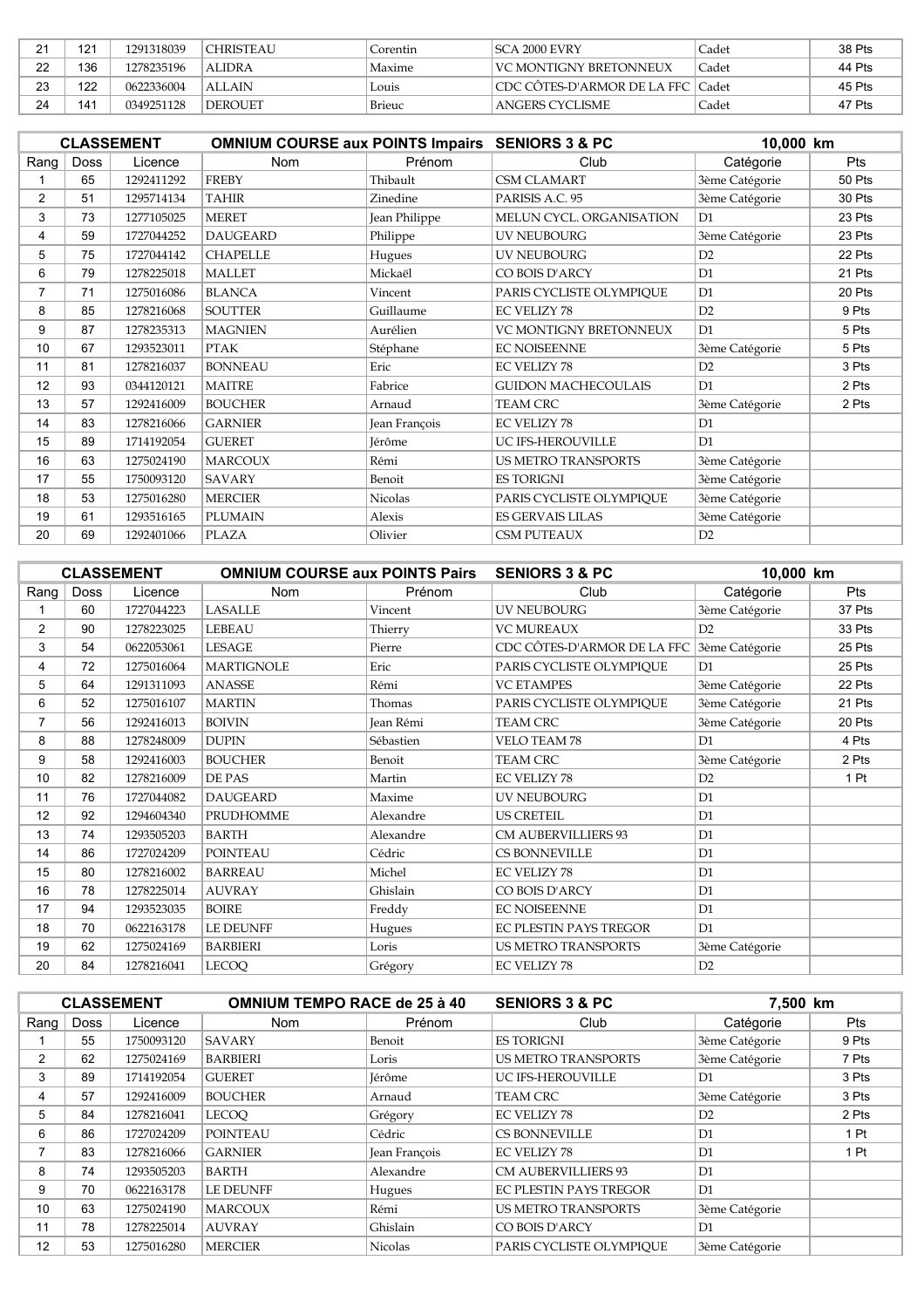| 10 | 80 | 1278216002 | <b>BARREAU</b> | Michel  | EC VELIZY 78         | D1             |  |
|----|----|------------|----------------|---------|----------------------|----------------|--|
| 14 | 61 | 1293516165 | PLUMAIN        | Alexis  | I ES GERVAIS LILAS   | 3ème Catégorie |  |
| 15 | 94 | 1293523035 | <b>BOIRE</b>   | Freddy  | <b>IEC NOISEENNE</b> | D1             |  |
| 16 | 69 | 1292401066 | PI.AZA         | Olivier | CSM PUTEAUX          | D2             |  |

|                |             | <b>CLASSEMENT</b> | <b>OMNIUM TEMPO RACE de 1 à 24</b> |               | <b>SENIORS 3 &amp; PC</b>   | 7,500 km       |        |
|----------------|-------------|-------------------|------------------------------------|---------------|-----------------------------|----------------|--------|
| Rang           | <b>Doss</b> | Licence           | Nom                                | Prénom        | Club                        | Catégorie      | Pts    |
|                | 51          | 1295714134        | <b>TAHIR</b>                       | Zinedine      | PARISIS A.C. 95             | 3ème Catégorie | 12 Pts |
| $\overline{2}$ | 85          | 1278216068        | <b>SOUTTER</b>                     | Guillaume     | <b>EC VELIZY 78</b>         | D2             | 5 Pts  |
| 3              | 72          | 1275016064        | <b>MARTIGNOLE</b>                  | Eric          | PARIS CYCLISTE OLYMPIOUE    | D1             | 4 Pts  |
| 4              | 88          | 1278248009        | <b>DUPIN</b>                       | Sébastien     | <b>VELO TEAM 78</b>         | D1             | 3 Pts  |
| 5              | 73          | 1277105025        | <b>MERET</b>                       | Jean Philippe | MELUN CYCL. ORGANISATION    | D <sub>1</sub> | 2 Pts  |
| 6              | 76          | 1727044082        | <b>DAUGEARD</b>                    | Maxime        | <b>UV NEUBOURG</b>          | D1             |        |
| 7              | 54          | 0622053061        | <b>LESAGE</b>                      | Pierre        | CDC CÔTES-D'ARMOR DE LA FFC | 3ème Catégorie |        |
| 8              | 60          | 1727044223        | <b>LASALLE</b>                     | Vincent       | <b>UV NEUBOURG</b>          | 3ème Catégorie |        |
| 9              | 59          | 1727044252        | <b>DAUGEARD</b>                    | Philippe      | <b>UV NEUBOURG</b>          | 3ème Catégorie |        |
| 10             | 90          | 1278223025        | <b>LEBEAU</b>                      | Thierry       | <b>VC MUREAUX</b>           | D2             |        |
| 11             | 87          | 1278235313        | <b>MAGNIEN</b>                     | Aurélien      | VC MONTIGNY BRETONNEUX      | D1             |        |
| 12             | 52          | 1275016107        | <b>MARTIN</b>                      | Thomas        | PARIS CYCLISTE OLYMPIOUE    | 3ème Catégorie |        |
| 13             | 81          | 1278216037        | <b>BONNEAU</b>                     | Eric          | <b>EC VELIZY 78</b>         | D2             |        |
| 14             | 71          | 1275016086        | <b>BLANCA</b>                      | Vincent       | PARIS CYCLISTE OLYMPIQUE    | D1             |        |
| 15             | 58          | 1292416003        | <b>BOUCHER</b>                     | Benoit        | <b>TEAM CRC</b>             | 3ème Catégorie |        |
| 16             | 64          | 1291311093        | <b>ANASSE</b>                      | Rémi          | <b>VC ETAMPES</b>           | 3ème Catégorie |        |
| 17             | 67          | 1293523011        | <b>PTAK</b>                        | Stéphane      | <b>EC NOISEENNE</b>         | 3ème Catégorie |        |
| 18             | 65          | 1292411292        | <b>FREBY</b>                       | Thibault      | <b>CSM CLAMART</b>          | 3ème Catégorie |        |
| 19             | 93          | 0344120121        | <b>MAITRE</b>                      | Fabrice       | <b>GUIDON MACHECOULAIS</b>  | D1             |        |
| 20             | 79          | 1278225018        | <b>MALLET</b>                      | Mickaël       | CO BOIS D'ARCY              | D1             |        |
| 21             | 75          | 1727044142        | <b>CHAPELLE</b>                    | Hugues        | <b>UV NEUBOURG</b>          | D2             |        |
| 22             | 56          | 1292416013        | <b>BOIVIN</b>                      | Jean Rémi     | <b>TEAM CRC</b>             | 3ème Catégorie |        |
| 23             | 92          | 1294604340        | PRUDHOMME                          | Alexandre     | <b>US CRETEIL</b>           | D1             |        |
| 24             | 82          | 1278216009        | DE PAS                             | Martin        | <b>EC VELIZY 78</b>         | D2             |        |

|                |      | <b>CLASSEMENT</b> | <b>CLASSEMENT OMNIUM</b> |               | <b>SENIORS 3 &amp; PC</b>   |                | <b>km</b> |
|----------------|------|-------------------|--------------------------|---------------|-----------------------------|----------------|-----------|
| Rang           | Doss | Licence           | <b>Nom</b>               | Prénom        | Club                        | Catégorie      | Pts       |
| 1              | 51   | 1295714134        | <b>TAHIR</b>             | Zinedine      | PARISIS A.C. 95             | 3ème Catégorie | 3 Pts     |
| 2              | 72   | 1275016064        | <b>MARTIGNOLE</b>        | Eric          | PARIS CYCLISTE OLYMPIQUE    | D1             | 7 Pts     |
| 3              | 73   | 1277105025        | <b>MERET</b>             | Jean Philippe | MELUN CYCL. ORGANISATION    | D <sub>1</sub> | 8 Pts     |
| 4              | 60   | 1727044223        | <b>LASALLE</b>           | Vincent       | <b>UV NEUBOURG</b>          | 3ème Catégorie | 9 Pts     |
| 5              | 85   | 1278216068        | <b>SOUTTER</b>           | Guillaume     | <b>EC VELIZY 78</b>         | D2             | 10 Pts    |
| 6              | 54   | 0622053061        | <b>LESAGE</b>            | Pierre        | CDC CÔTES-D'ARMOR DE LA FFC | 3ème Catégorie | 10 Pts    |
| $\overline{7}$ | 90   | 1278223025        | LEBEAU                   | Thierry       | <b>VC MUREAUX</b>           | D2             | 12 Pts    |
| 8              | 88   | 1278248009        | <b>DUPIN</b>             | Sébastien     | <b>VELO TEAM 78</b>         | D1             | 12 Pts    |
| 9              | 59   | 1727044252        | <b>DAUGEARD</b>          | Philippe      | <b>UV NEUBOURG</b>          | 3ème Catégorie | 13 Pts    |
| 10             | 76   | 1727044082        | <b>DAUGEARD</b>          | Maxime        | UV NEUBOURG                 | D1             | 17Pts     |
| 11             | 52   | 1275016107        | <b>MARTIN</b>            | Thomas        | PARIS CYCLISTE OLYMPIQUE    | 3ème Catégorie | 18 Pts    |
| 12             | 65   | 1292411292        | <b>FREBY</b>             | Thibault      | <b>CSM CLAMART</b>          | 3ème Catégorie | 19 Pts    |
| 13             | 87   | 1278235313        | <b>MAGNIEN</b>           | Aurélien      | VC MONTIGNY BRETONNEUX      | D <sub>1</sub> | 20 Pts    |
| 14             | 64   | 1291311093        | <b>ANASSE</b>            | Rémi          | <b>VC ETAMPES</b>           | 3ème Catégorie | 21 Pts    |
| 15             | 71   | 1275016086        | <b>BLANCA</b>            | Vincent       | PARIS CYCLISTE OLYMPIQUE    | D1             | 21 Pts    |
| 16             | 58   | 1292416003        | <b>BOUCHER</b>           | Benoit        | <b>TEAM CRC</b>             | 3ème Catégorie | 24 Pts    |
| 17             | 81   | 1278216037        | <b>BONNEAU</b>           | Eric          | <b>EC VELIZY 78</b>         | D <sub>2</sub> | 24 Pts    |
| 18             | 75   | 1727044142        | <b>CHAPELLE</b>          | Hugues        | <b>UV NEUBOURG</b>          | D2             | 26 Pts    |
| 19             | 79   | 1278225018        | <b>MALLET</b>            | Mickaël       | CO BOIS D'ARCY              | D1             | 26 Pts    |
| 20             | 67   | 1293523011        | <b>PTAK</b>              | Stéphane      | <b>EC NOISEENNE</b>         | 3ème Catégorie | 27 Pts    |
| 21             | 56   | 1292416013        | <b>BOIVIN</b>            | Jean Rémi     | <b>TEAM CRC</b>             | 3ème Catégorie | 29 Pts    |
| 22             | 93   | 0344120121        | <b>MAITRE</b>            | Fabrice       | <b>GUIDON MACHECOULAIS</b>  | D1             | 31 Pts    |
| 23             | 82   | 1278216009        | DE PAS                   | Martin        | <b>EC VELIZY 78</b>         | D <sub>2</sub> | 34 Pts    |
| 24             | 92   | 1294604340        | PRUDHOMME                | Alexandre     | <b>US CRETEIL</b>           | D1             | 35 Pts    |
| 25             | 57   | 1292416009        | <b>BOUCHER</b>           | Arnaud        | <b>TEAM CRC</b>             | 3ème Catégorie | 41 Pts    |
| 26             | 89   | 1714192054        | <b>GUERET</b>            | Jérôme        | UC IFS-HEROUVILLE           | D1             | 42 Pts    |
| 27             | 55   | 1750093120        | <b>SAVARY</b>            | Benoit        | <b>ES TORIGNI</b>           | 3ème Catégorie | 42 Pts    |
| 28             | 86   | 1727024209        | <b>POINTEAU</b>          | Cédric        | CS BONNEVILLE               | D1             | 44 Pts    |
| 29             | 74   | 1293505203        | <b>BARTH</b>             | Alexandre     | <b>CM AUBERVILLIERS 93</b>  | D <sub>1</sub> | 45 Pts    |
| 30             | 83   | 1278216066        | <b>GARNIER</b>           | Jean François | <b>EC VELIZY 78</b>         | D1             | 45 Pts    |
| 31             | 62   | 1275024169        | <b>BARBIERI</b>          | Loris         | US METRO TRANSPORTS         | 3ème Catégorie | 45 Pts    |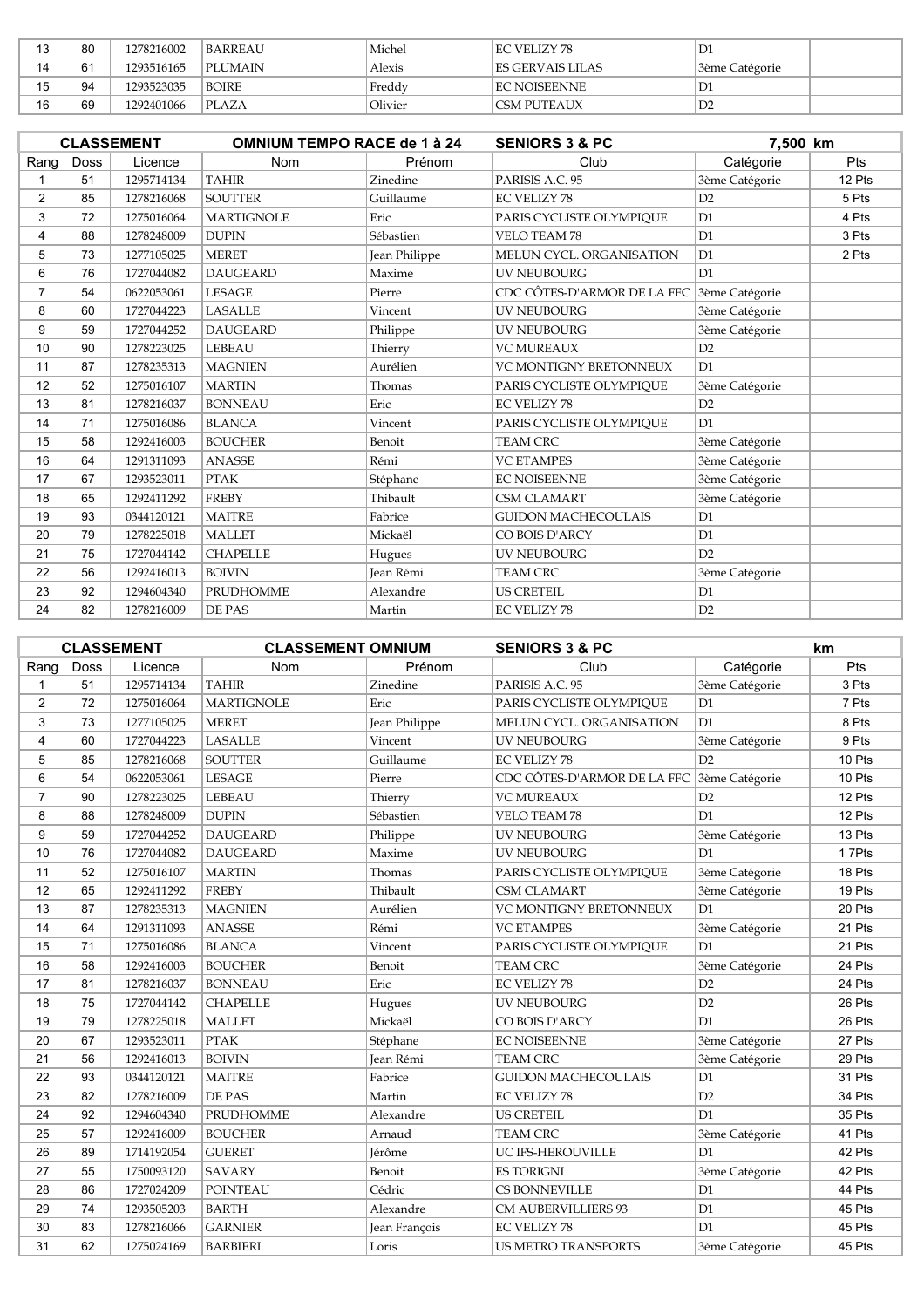| 32 | 84 | 1278216041 | <b>LECOO</b>     | Grégory        | <b>EC VELIZY 78</b>        | D2             | 49 Pts |
|----|----|------------|------------------|----------------|----------------------------|----------------|--------|
| 33 | 63 | 1275024190 | <b>MARCOUX</b>   | Rémi           | <b>US METRO TRANSPORTS</b> | 3ème Catégorie | 50 Pts |
| 34 | 78 | 1278225014 | <b>AUVRAY</b>    | Ghislain       | CO BOIS D'ARCY             | D1             | 51 Pts |
| 35 | 70 | 0622163178 | <b>LE DEUNFF</b> | Hugues         | EC PLESTIN PAYS TREGOR     | D1             | 51 Pts |
| 36 | 80 | 1278216002 | <b>BARREAU</b>   | Michel         | <b>EC VELIZY 78</b>        | D1             | 52 Pts |
| 37 | 53 | 1275016280 | <b>MERCIER</b>   | <b>Nicolas</b> | PARIS CYCLISTE OLYMPIOUE   | 3ème Catégorie | 54 Pts |
| 38 | 94 | 1293523035 | <b>BOIRE</b>     | Freddy         | <b>EC NOISEENNE</b>        | D1             | 56 Pts |
| 39 | 61 | 1293516165 | <b>PLUMAIN</b>   | Alexis         | ES GERVAIS LILAS           | 3ème Catégorie | 57 Pts |
| 40 | 69 | 1292401066 | PLAZA            | Olivier        | <b>CSM PUTEAUX</b>         | D2             | 60 Pts |
|    |    |            |                  |                |                            |                |        |

|                |                | <b>CLASSEMENT</b> | <b>OMNIUM TEMPO Impairs</b> |               | <b>SENIORS 1 2 &amp; JUNIORS</b>  | 7,500 km       |            |
|----------------|----------------|-------------------|-----------------------------|---------------|-----------------------------------|----------------|------------|
| Rang           | <b>Doss</b>    | Licence           | Nom                         | Prénom        | Club                              | Catégorie      | <b>Pts</b> |
|                | 43             | 1727424032        | <b>POISSON</b>              | Enzo          | SUD DE L'EURE CYCLISME            | <b>Iunior</b>  | 10 Pts     |
| $\overline{2}$ | 5              | 1828026109        | <b>CLERE</b>                | Emilien       | <b>VS CHARTRAIN</b>               | 1ère Catégorie | 5 Pts      |
| 3              | 27             | 1295708459        | <b>HUMBERT</b>              | Igor          | <b>ARGENTEUIL VAL DE SEINE 95</b> | Junior         | 4 Pts      |
| 4              |                | 1293510033        | <b>BACON</b>                | Thomas        | <b>VCA DU BOURGET</b>             | 1ère Catégorie | 2 Pts      |
| 5              | 31             | 0385097106        | <b>THIBAUD</b>              | Samuel        | COMITE CYCLISTE MONTOIS           | Junior         | 2 Pts      |
| 6              | 11             | 1727044124        | <b>CHAPELLE</b>             | Esteban       | <b>UV NEUBOURG</b>                | Junior         | 1 Pt       |
| 7              | 9              | 1295712019        | <b>CHALEL</b>               | Yacine        | OLYMPIQUE C.V.O.                  | 2ème Catégorie | 1 Pt       |
| 8              | 29             | 0344120240        | <b>BOUVIER</b>              | Bapthiste     | <b>GUIDON MACHECOULAIS</b>        | Junior         | 1 Pt       |
| 9              | 3              | 1295712189        | <b>BILLON</b>               | Alexandre     | OLYMPIQUE C.V.O.                  | 1ère Catégorie |            |
| 10             | 41             | 1902199113        | <b>PINSON</b>               | Damien        | VC AMATEUR ST QUENTIN             | Junior         |            |
| 11             | 17             | 0622163113        | <b>SAGAERT</b>              | Yann          | CDC CÔTES-D'ARMOR DE LA FFC       | Junior         |            |
| 12             | 35             | 1294601002        | <b>LAMAILLE</b>             | Christopher   | TEAM 94 CYCLING                   | Junior         |            |
| 13             | 21             | 1278235139        | <b>FORGET</b>               | Quentin       | <b>VC MONTIGNY BRETONNEUX</b>     | Junior         |            |
| 14             | 33             | 1291307031        | <b>GREGOIRE</b>             | Tom           | EC MONTGERON VIGNEUX              | Junior         |            |
| 15             | 19             | 1293510161        | <b>DUPUY</b>                | Silouane      | <b>VCA DU BOURGET</b>             | Junior         |            |
| 16             | 37             | 1294601187        | <b>MAHE</b>                 | Thomas        | TEAM 94 CYCLING                   | Junior         |            |
| 17             | 15             | 1727044188        | <b>VALLEE</b>               | Nicolas       | <b>UV NEUBOURG</b>                | Junior         |            |
| 18             | 13             | 1727044167        | <b>GLAUDIN</b>              | Axel          | <b>UV NEUBOURG</b>                | Junior         |            |
| 19             | $\overline{7}$ | 1275016356        | <b>DUMAS</b>                | Jean Baptiste | PARIS CYCLISTE OLYMPIOUE          | 2ème Catégorie |            |
| 20             | 23             | 1295712158        | AZZI                        | Bilal         | OLYMPIQUE C.V.O.                  | Junior         |            |
| 21             | 39             | 1294604170        | <b>PELLERIN</b>             | Jérôme        | <b>US CRETEIL</b>                 | Junior         |            |

|                |             | <b>CLASSEMENT</b> | <b>OMNIUM TEMPO Pairs</b> |                | <b>SENIORS 1 2 &amp; JUNIORS</b>          | 7,500 km       |        |
|----------------|-------------|-------------------|---------------------------|----------------|-------------------------------------------|----------------|--------|
| Rang $ $       | <b>Doss</b> | Licence           | <b>Nom</b>                | Prénom         | Club                                      | Catégorie      | Pts    |
|                | 6           | 1059047156        | <b>DERIAUX</b>            | Florian        | DUNKERQUE LITTORAL CYCLISM 1ère Catégorie |                | 13 Pts |
| $\overline{2}$ | 30          | 1295714046        | <b>SELLIER</b>            | Valentin       | PARISIS A.C. 95                           | Junior         | 12 Pts |
| 3              | 10          | 1845083471        | <b>FESNIERES</b>          | Maxime         | <b>GUIDON CHALETTOIS</b>                  | 2ème Catégorie | 8 Pts  |
| 4              | 20          | 1278216022        | <b>CARRE</b>              | Matthieu       | <b>EC VELIZY 78</b>                       | Junior         | 7 Pts  |
| 5              | 22          | 1293505183        | CARO                      | <b>Nicolas</b> | <b>CM AUBERVILLIERS 93</b>                | Junior         | 4 Pts  |
| 6              | 14          | 1727044262        | <b>SAPIN</b>              | Paul           | <b>UV NEUBOURG</b>                        | Junior         | 4 Pts  |
| 7              | 18          | 0622053122        | <b>TERACHE</b>            | Allan          | CDC CÔTES-D'ARMOR DE LA FFC   Junior      |                | 4 Pts  |
| 8              | 32          | 1291307029        | <b>CONTAL</b>             | Guillaume      | EC MONTGERON VIGNEUX                      | Junior         | 1 Pt   |
| 9              | 40          | 1292411009        | <b>BEFFARAL</b>           | Lucas          | <b>CSM CLAMART</b>                        | Junior         |        |
| 10             | 24          | 0349251082        | <b>POMMIER</b>            | Victor         | <b>ANGERS CYCLISME</b>                    | Junior         |        |
| 11             | 16          | 0622028022        | <b>BURLOT</b>             | Samuel         | CDC CÔTES-D'ARMOR DE LA FFC               | Junior         |        |
| 12             | 12          | 1727044203        | <b>DUVIVIER</b>           | Alexis         | <b>UV NEUBOURG</b>                        | Junior         |        |
| 13             | 42          | 1902199191        | <b>DOLEZ</b>              | Hugo           | VC AMATEUR ST OUENTIN                     | Junior         |        |
| 14             | 36          | 3297074026        | <b>LYCURGUE</b>           | Réhan          | TEAM 94 CYCLING                           | Junior         |        |
| 15             | 34          | 1294601183        | <b>HOARAU</b>             | Florian        | TEAM 94 CYCLING                           | Junior         |        |
| 16             | 28          | 1295708196        | <b>LUXEUIL</b>            | Ouentin        | ARGENTEUIL VAL DE SEINE 95                | Junior         |        |
| 17             | 38          | 3097196033        | THICOT                    | Elvin          | TEAM 94 CYCLING                           | Junior         |        |

|      |             | <b>CLASSEMENT</b> | <b>OMNIUM ELIMINATION de 21 à 38</b> |               | <b>SENIORS 1 2 &amp; JUNIORS</b>  |                | km        |
|------|-------------|-------------------|--------------------------------------|---------------|-----------------------------------|----------------|-----------|
| Rang | <b>Doss</b> | Licence           | <b>Nom</b>                           | Prénom        | Club                              | Catégorie      | Pts/Temps |
|      | 35          | 1294601002        | <b>LAMAILLE</b>                      | Christopher   | TEAM 94 CYCLING                   | <b>Iunior</b>  |           |
| 2    |             | 1275016356        | <b>DUMAS</b>                         | Jean Baptiste | PARIS CYCLISTE OLYMPIOUE          | 2ème Catégorie |           |
| 3    | 23          | 1295712158        | <b>AZZI</b>                          | Bilal         | OLYMPIQUE C.V.O.                  | Junior         |           |
|      | 42          | 1902199191        | DOLEZ.                               | Hugo          | VC AMATEUR ST OUENTIN             | Junior         |           |
| 5    | 28          | 1295708196        | LUXEUIL.                             | Ouentin       | <b>ARGENTEUIL VAL DE SEINE 95</b> | Iunior         |           |
| 6    | 38          | 3097196033        | <b>THICOT</b>                        | Elvin         | TEAM 94 CYCLING                   | Junior         |           |
|      | 36          | 3297074026        | <b>LYCURGUE</b>                      | Réhan         | TEAM 94 CYCLING                   | Junior         |           |
| 8    | 21          | 1278235139        | FORGET                               | Ouentin       | <b>VC MONTIGNY BRETONNEUX</b>     | Junior         |           |
| 9    | 13          | 1727044167        | <b>GLAUDIN</b>                       | Axel          | <b>UV NEUBOURG</b>                | Junior         |           |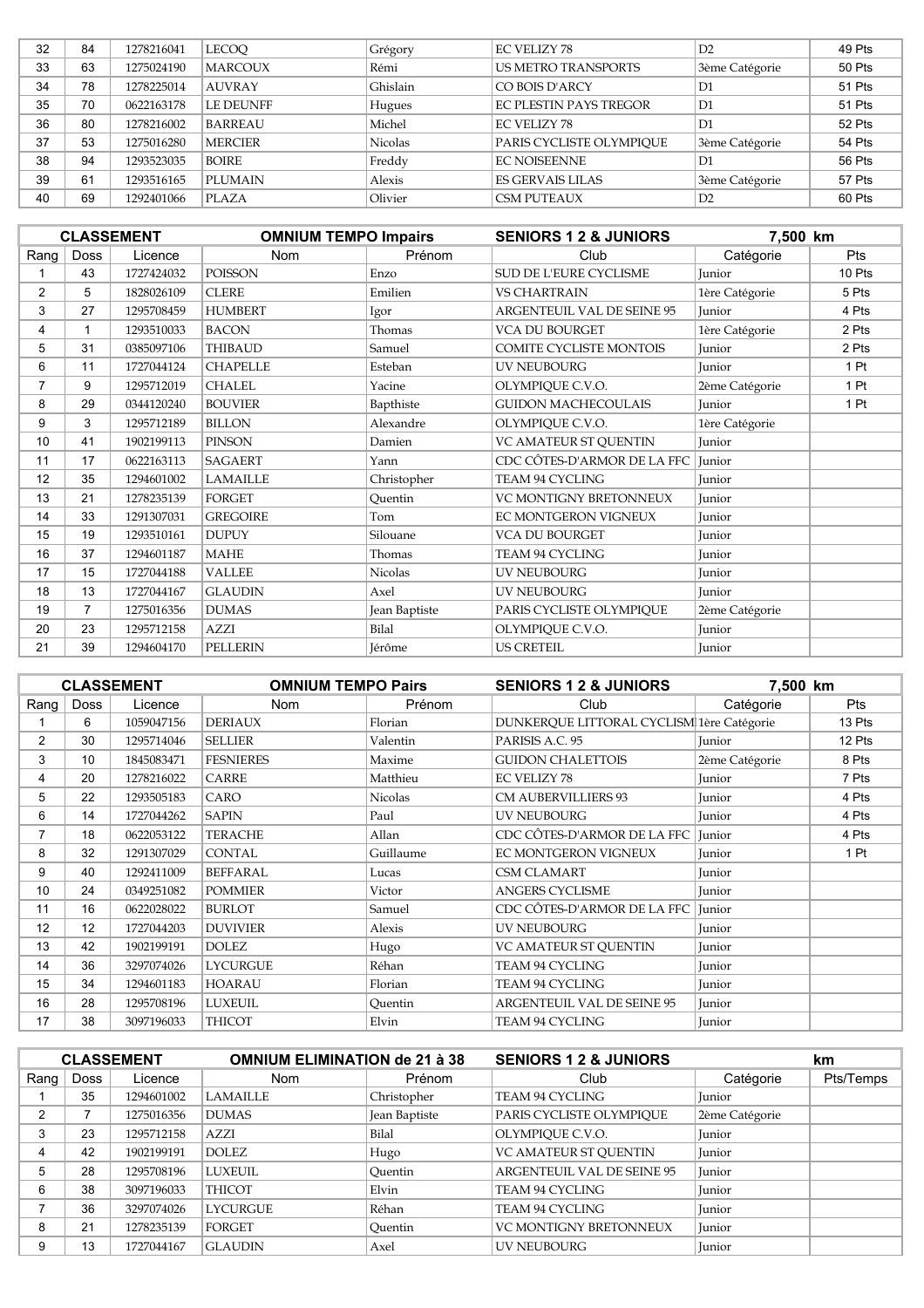| 10 | 19 | 1293510161 | <b>DUPUY</b>    | Silouane       | <b>VCA DU BOURGET</b>              | Junior        |  |
|----|----|------------|-----------------|----------------|------------------------------------|---------------|--|
| 11 | 24 | 0349251082 | <b>POMMIER</b>  | Victor         | <b>ANGERS CYCLISME</b>             | Iunior        |  |
| 12 | 37 | 1294601187 | MAHE            | Thomas         | TEAM 94 CYCLING                    | Junior        |  |
| 13 | 12 | 1727044203 | <b>DUVIVIER</b> | Alexis         | <b>UV NEUBOURG</b>                 | Junior        |  |
| 14 | 15 | 1727044188 | <b>VALLEE</b>   | <b>Nicolas</b> | UV NEUBOURG                        | Junior        |  |
| 15 | 34 | 1294601183 | <b>HOARAU</b>   | Florian        | TEAM 94 CYCLING                    | <b>Iunior</b> |  |
| 16 | 33 | 1291307031 | <b>GREGOIRE</b> | Tom            | EC MONTGERON VIGNEUX               | <b>Iunior</b> |  |
| 17 | 16 | 0622028022 | <b>BURLOT</b>   | Samuel         | CDC CÔTES-D'ARMOR DE LA FFC Junior |               |  |
| 18 | 39 | 1294604170 | <b>PELLERIN</b> | Jérôme         | <b>US CRETEIL</b>                  | Junior        |  |

|                |             | <b>CLASSEMENT</b> | <b>OMNIUM ELIMINATION de 1 à 20</b> |           | <b>SENIORS 1 2 &amp; JUNIORS</b>          |                | km        |
|----------------|-------------|-------------------|-------------------------------------|-----------|-------------------------------------------|----------------|-----------|
| Rang           | <b>Doss</b> | Licence           | Nom                                 | Prénom    | Club                                      | Catégorie      | Pts/Temps |
|                | 6           | 1059047156        | <b>DERIAUX</b>                      | Florian   | DUNKERQUE LITTORAL CYCLISM 1ère Catégorie |                |           |
| $\overline{2}$ | 5           | 1828026109        | <b>CLERE</b>                        | Emilien   | <b>VS CHARTRAIN</b>                       | 1ère Catégorie |           |
| 3              | 30          | 1295714046        | <b>SELLIER</b>                      | Valentin  | PARISIS A.C. 95                           | Junior         |           |
| 4              | 32          | 1291307029        | <b>CONTAL</b>                       | Guillaume | EC MONTGERON VIGNEUX                      | Junior         |           |
| 5              | 29          | 0344120240        | <b>BOUVIER</b>                      | Bapthiste | <b>GUIDON MACHECOULAIS</b>                | Junior         |           |
| 6              | 10          | 1845083471        | <b>FESNIERES</b>                    | Maxime    | <b>GUIDON CHALETTOIS</b>                  | 2ème Catégorie |           |
| $\overline{7}$ | 9           | 1295712019        | <b>CHALEL</b>                       | Yacine    | OLYMPIQUE C.V.O.                          | 2ème Catégorie |           |
| 8              | 14          | 1727044262        | <b>SAPIN</b>                        | Paul      | <b>UV NEUBOURG</b>                        | Junior         |           |
| 9              | 41          | 1902199113        | PINSON                              | Damien    | VC AMATEUR ST QUENTIN                     | Junior         |           |
| 10             | 27          | 1295708459        | <b>HUMBERT</b>                      | Igor      | ARGENTEUIL VAL DE SEINE 95                | Junior         |           |
| 11             | 22          | 1293505183        | CARO                                | Nicolas   | <b>CM AUBERVILLIERS 93</b>                | Junior         |           |
| 12             | 3           | 1295712189        | <b>BILLON</b>                       | Alexandre | OLYMPIQUE C.V.O.                          | 1ère Catégorie |           |
| 13             | 43          | 1727424032        | <b>POISSON</b>                      | Enzo      | SUD DE L'EURE CYCLISME                    | Junior         |           |
| 14             | 20          | 1278216022        | CARRE                               | Matthieu  | <b>EC VELIZY 78</b>                       | Junior         |           |
| 15             | 11          | 1727044124        | <b>CHAPELLE</b>                     | Esteban   | <b>UV NEUBOURG</b>                        | Junior         |           |
| 16             | 31          | 0385097106        | <b>THIBAUD</b>                      | Samuel    | COMITE CYCLISTE MONTOIS                   | Junior         |           |
| 17             | 40          | 1292411009        | BEFFARAL                            | Lucas     | <b>CSM CLAMART</b>                        | Junior         |           |
| 18             |             | 1293510033        | <b>BACON</b>                        | Thomas    | <b>VCA DU BOURGET</b>                     | 1ère Catégorie |           |
| 19             | 18          | 0622053122        | <b>TERACHE</b>                      | Allan     | CDC CÔTES-D'ARMOR DE LA FFC   Junior      |                |           |
| 20             | 17          | 0622163113        | <b>SAGAERT</b>                      | Yann      | CDC CÔTES-D'ARMOR DE LA FFC Junior        |                |           |

|                |                | <b>CLASSEMENT</b> | <b>CLASSEMENT OMNIUM</b> |                | <b>SENIORS 1 2 &amp; JUNIORS</b>          |                | <b>km</b> |
|----------------|----------------|-------------------|--------------------------|----------------|-------------------------------------------|----------------|-----------|
| Rang           | <b>Doss</b>    | Licence           | <b>Nom</b>               | Prénom         | Club                                      | Catégorie      | Pts       |
| 1              | 6              | 1059047156        | <b>DERIAUX</b>           | Florian        | DUNKERQUE LITTORAL CYCLISM 1ère Catégorie |                | 2 Pts     |
| 2              | 5              | 1828026109        | <b>CLERE</b>             | Emilien        | <b>VS CHARTRAIN</b>                       | 1ère Catégorie | 4 Pts     |
| 3              | 30             | 1295714046        | <b>SELLIER</b>           | Valentin       | PARISIS A.C. 95                           | Junior         | 5 Pts     |
| 4              | 10             | 1845083471        | <b>FESNIERES</b>         | Maxime         | <b>GUIDON CHALETTOIS</b>                  | 2ème Catégorie | 9 Pts     |
| 5              | 32             | 1291307029        | <b>CONTAL</b>            | Guillaume      | EC MONTGERON VIGNEUX                      | <b>Iunior</b>  | 12 Pts    |
| 6              | 27             | 1295708459        | <b>HUMBERT</b>           | Igor           | ARGENTEUIL VAL DE SEINE 95                | Junior         | 13 Pts    |
| $\overline{7}$ | 29             | 0344120240        | <b>BOUVIER</b>           | Bapthiste      | <b>GUIDON MACHECOULAIS</b>                | Junior         | 13 Pts    |
| 8              | 43             | 1727424032        | POISSON                  | Enzo           | SUD DE L'EURE CYCLISME                    | Junior         | 14 Pts    |
| 9              | 14             | 1727044262        | <b>SAPIN</b>             | Paul           | <b>UV NEUBOURG</b>                        | Junior         | 14 Pts    |
| 10             | 9              | 1295712019        | <b>CHALEL</b>            | Yacine         | OLYMPIQUE C.V.O.                          | 2ème Catégorie | 14 Pts    |
| 11             | 22             | 1293505183        | CARO                     | <b>Nicolas</b> | CM AUBERVILLIERS 93                       | Junior         | 16 Pts    |
| 12             | 20             | 1278216022        | <b>CARRE</b>             | Matthieu       | <b>EC VELIZY 78</b>                       | Junior         | 18 Pts    |
| 13             | 41             | 1902199113        | PINSON                   | Damien         | VC AMATEUR ST QUENTIN                     | Junior         | 19 Pts    |
| 14             | 31             | 0385097106        | <b>THIBAUD</b>           | Samuel         | <b>COMITE CYCLISTE MONTOIS</b>            | Junior         | 21 Pts    |
| 15             | 11             | 1727044124        | <b>CHAPELLE</b>          | Esteban        | UV NEUBOURG                               | Junior         | 21 Pts    |
| 16             | 3              | 1295712189        | <b>BILLON</b>            | Alexandre      | OLYMPIQUE C.V.O.                          | 1ère Catégorie | 21 Pts    |
| 17             | $\mathbf 1$    | 1293510033        | <b>BACON</b>             | Thomas         | <b>VCA DU BOURGET</b>                     | 1ère Catégorie | 22 Pts    |
| 18             | 18             | 0622053122        | <b>TERACHE</b>           | Allan          | CDC CÔTES-D'ARMOR DE LA FFC               | Junior         | 26 Pts    |
| 19             | 40             | 1292411009        | <b>BEFFARAL</b>          | Lucas          | <b>CSM CLAMART</b>                        | Junior         | 26 Pts    |
| 20             | 17             | 0622163113        | <b>SAGAERT</b>           | Yann           | CDC CÔTES-D'ARMOR DE LA FFC               | <b>Iunior</b>  | 31 Pts    |
| 21             | 35             | 1294601002        | <b>LAMAILLE</b>          | Christopher    | TEAM 94 CYCLING                           | Junior         | 33 Pts    |
| 22             | 19             | 1293510161        | <b>DUPUY</b>             | Silouane       | <b>VCA DU BOURGET</b>                     | Junior         | 35 Pts    |
| 23             | 42             | 1902199191        | <b>DOLEZ</b>             | Hugo           | VC AMATEUR ST QUENTIN                     | Junior         | 37 Pts    |
| 24             | 24             | 0349251082        | <b>POMMIER</b>           | Victor         | <b>ANGERS CYCLISME</b>                    | Junior         | 41 Pts    |
| 25             | 21             | 1278235139        | <b>FORGET</b>            | Quentin        | VC MONTIGNY BRETONNEUX                    | Junior         | 41 Pts    |
| 26             | 36             | 3297074026        | <b>LYCURGUE</b>          | Réhan          | TEAM 94 CYCLING                           | Junior         | 41 Pts    |
| 27             | 28             | 1295708196        | <b>LUXEUIL</b>           | Ouentin        | ARGENTEUIL VAL DE SEINE 95                | Junior         | 41 Pts    |
| 28             | $\overline{7}$ | 1275016356        | <b>DUMAS</b>             | Jean Baptiste  | PARIS CYCLISTE OLYMPIQUE                  | 2ème Catégorie | 41 Pts    |
| 29             | 38             | 3097196033        | <b>THICOT</b>            | Elvin          | TEAM 94 CYCLING                           | Junior         | 43 Pts    |
| 30             | 23             | 1295712158        | <b>AZZI</b>              | Bilal          | OLYMPIQUE C.V.O.                          | Junior         | 43 Pts    |